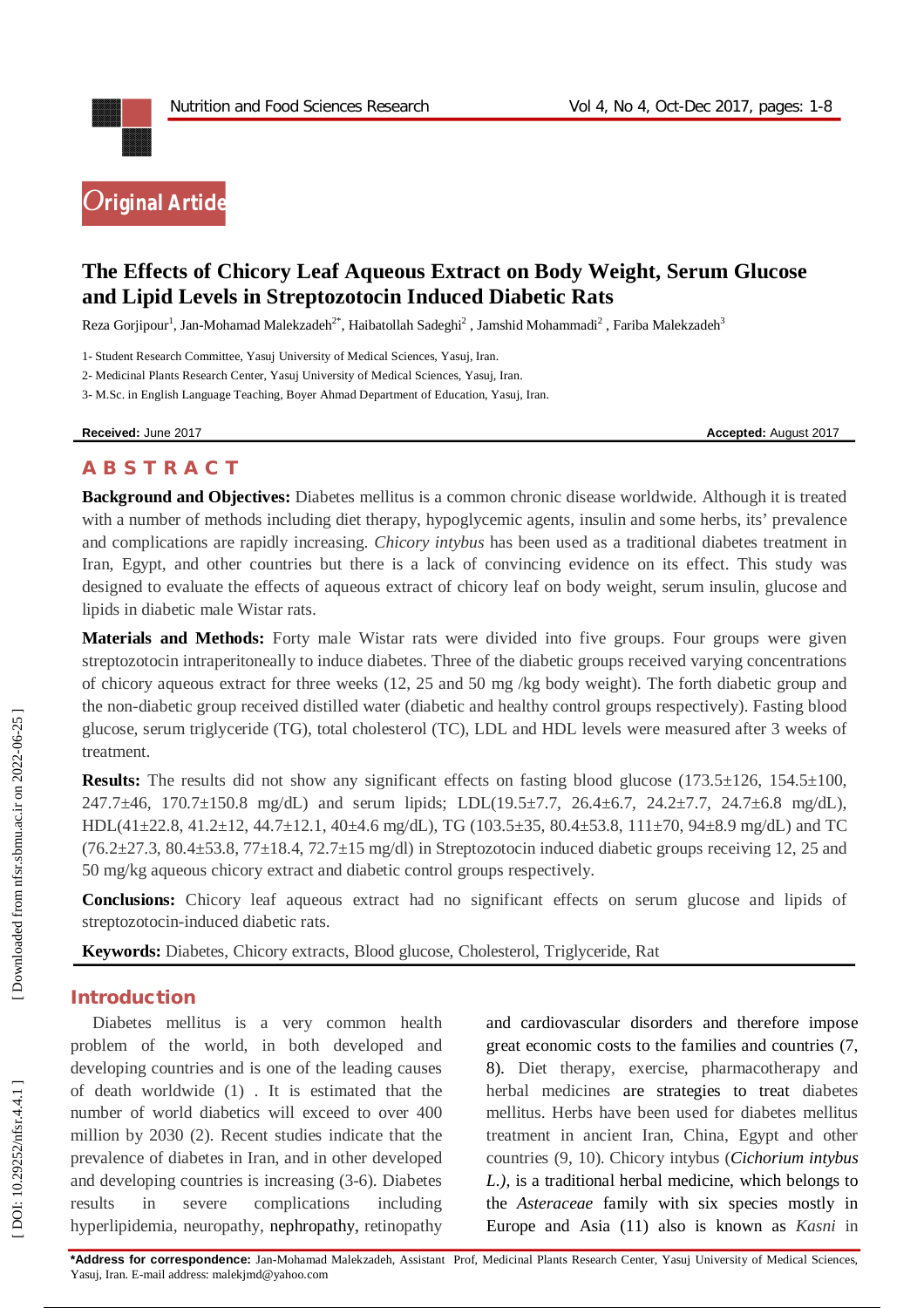Iran(12) . This herb is said to have a number of beneficial and therapeutic properties such as its use in the treatment of wound healing(13), depression(14), hypertension(15) jaundice (16), hiccups (17) and diabetes (18). The effects of herbs on diabetes treatment is currently the subject of vast number of studies (9, 1 9 -26). Alkaloids, inulin, sesquiterpene lactones, coumarins, unsaturated sterols, flavonoids, saponins, tannins and other medicinal constituents, potentially effective in diabetes treatment, are detected in the chicory roots and leaves (27). The effects of ethanol extract of whole plant *Cichorium intybus* on diabetes was studied in STZ diabetic rats and were reported to reduce blood glucose, blood triglyceride and blood cholesterol (28). Ziamajidi *et al* . also reported hepatic protective effects for chicory extract in hepatic steatosis in rats (*in vivo*), and in HepG2 cells (*in vitro*) (29) . The components of chicory root are different from leaves and so their effects on diabetes treatment may be different. The effects of chicory whole plant, chicory seed (29) and chicory root on blood glucose and lipids have been reported previously (28 -30). However, the effects of aqueous extract of chicory leaf on weight, blood glucose and lipids need to be examined. This study was performed to evaluate the effects of chicory leaf aqueous extract on blood glucose and lipids in Streptozotocin (STZ) induced diabetic rats.

#### **Material s and Methods**

Forty adult male Wistar rats, 12 weeks of age, have randomly divided into five groups of eight. Four groups of rats were induced diabetes by intra peritoneal injection of 50 mg/kg of STZ. The fifth group of rats did not receive STZ (healthy control). A diabetic group (diabetic control) received distilled water through gavage during the study. The third, fourth and fifth groups of diabetic rats received chicory leaf extract through the gavage (12.5, 25 and 50 milligrams/kilogram body weight, respectively).

The rats were kept in  $20 \pm 2$ °C room temperature, 12 h light/dark cycle and had free access to standard rat diet and water.

**Diabetes induction:** Diabetes was induced by intraperitoneal injection of 50 mg/kg body weight STZ. Blood glucose was measured using a glucometer (high precision German IME -DC) at intervals of 24 hours during the first week, and if blood glucose was

above 200 mg/dl , rats were considered as diabetic (31) .

**Extraction:** The *Chicory intybus* was collected from the margins of dry lands farming in Boirahmad, Iran. Plant leaves were detached from roots, washed gently, dried under the shadow, and powdered using a kitchen mill. One kilogram of powdered leaves was soaked in 5 liters of distilled water and was stored at room temperature for 72 hours. The soaked mixture was stirred and filtered using Whatman filter paper No 1. The dissociated liquid filtrate was concentrated using rotary apparatus under the conditions of vacuumed atmosphere and dried at 50 °C temperature. The solutions were made using dried extract according to the required concentrations.

**Blood sampling and laboratory tests**: After diabetes induction, chicory extract solutions were given to the rats through daily gavage for three weeks. Blood glucose of all rats were measured at the baseline (day 1), two weeks (day 14) after receiving chicory extract and at the end of the study on the last day of third week (day 21), using a high precision German IME - DC glucometer in rat tail blood.

Finally, after an overnight fasting, rats were anesthetized with *ether du petrol* and one milliliter blood was drawn from each rat's heart. Blood samples were centrifuged by 3000 RPM, the sera were separated and sent to the laboratory to measure blood glucose, serum cholesterol, LDL -C, HDL -C and triglyceride. The weight of the rats were measured at the  $1<sup>st</sup>$  and last day of the intervention.

**Data Analysis:** Findings were analyzed using the SPSS version 19. Statistical significance was detected at *p* value less than 0.05. Differences between groups were tested using one way analysis of variance followed by *Scheffe post hoc* test to determine significant difference. Repeated measure ANOVA were used to test the fasting blood glucose changes in three consecutive measures. Before -after groups' mean weight were compared with paired samples *t* test.

#### **Results**

The mean weight of all groups at the baseline measurements were not significantly different. The animals final body weights (day 21) showed a significant reduction from the initial weights in all diabetic groups but the healthy control group did not show any significant weight change. The final body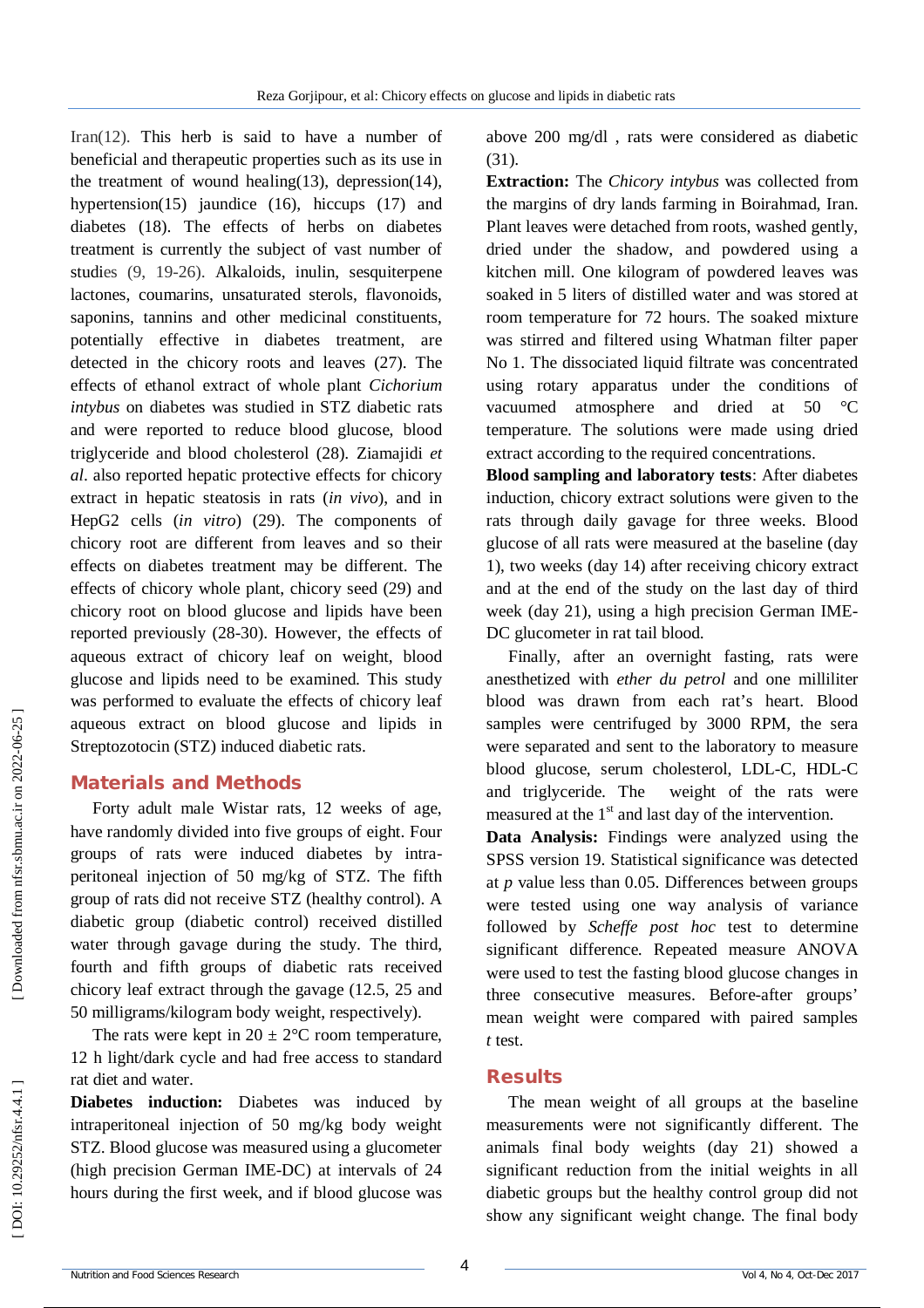weight between the diabetic groups were not significantly different (Table 1).

Increasing fasting serum glucose in diabetic groups receiving the STZ compared with the healthy control group showed that the rats were indeed diabetic  $(F=7.74; p<0.001)$ . Serum fasting glucose levels in diabetic groups were not significantly different after two weeks ( $F = 0.08$ ; p=0.96), and after three weeks of extract gavage ( $F=0.48$ ;  $p = 0.7$ ), as shown in table 2. Table 3 shows serum lipid levels of all groups. As shown, there is a clear, although non significant difference between the lipid levels of healthy control group with diabetic groups. Serum levels of triglyceride are increased in diabetic groups but cholesterol, HDL -C, and LDL -C levels are decreased compared to the healthy control.

**Table 1 .** Effects of chicory extract on body weight levels (gr). Time Group Initial Final Weight change Paired t test sig Healthy control  $409.1\pm48$  $410\pm48.6^{\circ}$  $0.83 \pm 7.3^{\psi}$ 0.79 Diabetic control 335±75.9 247±36.8\* -88±40\* 0.022 Diabetic +12.5 mg/kg extract  $365.7 \pm 45.1$ 294.3±26.4\* -71.4±30.8\* 0.001 Diabetic +25 mg/kg extract  $346.7 \pm 58.6$   $265 \pm 25.3^*$ -81.7±42.5\* 0.001 Diabetic +50 mg/kg extract 390±40.8 288.7±14.4\*  $-101.2 \pm 27.8$ \* 0.005 ANOVA,  $F=1.6$  $F-18.5$  $F=9.7$ 

p=0.2

The values are mean $\pm SD$  for 8 rats in each group. Means with different superscript  $(*, \psi)$  within a column are significantly different from each other at  $P \le 0.05$  as determined by one way ANOVA and Scheffe post hoc test.

P=0.0001

 $P = 0.0001$ 

**Table 2 .** Mean and standard deviation of blood glucose (mg/dl) in all groups on the baseline, two weeks and three weeks of study

| Time                           | <b>Baseline</b>       | Day 14                 | Day 21                  | P Value                                             |
|--------------------------------|-----------------------|------------------------|-------------------------|-----------------------------------------------------|
| Group                          |                       |                        |                         |                                                     |
| Healthy control                | 62.6 $\pm$ 9.3 $\psi$ |                        |                         |                                                     |
| Diabetic control               | 308.7±133.8*          | $168.7+91$             | $173.5 \pm 126$         | $F=2.8$ , $P=0.09$<br><b>ANOVA</b> Repeated measure |
| Diabetic $+12.5$ mg/kg extract | $202 \pm 71*$         | $175.8 \pm 87$         | $154.5 \pm 100$         |                                                     |
| Diabetic $+25$ mg/kg extract   | $259.6 \pm 76*$       | $204.3 \pm 129$        | $247.7 \pm 46$          |                                                     |
| Diabetic $+50$ mg/kg extract   | $190.2 \pm 150*$      | $176.2 \pm 104.7$      | $170.7 \pm 150.8$       |                                                     |
| F ANOVA<br>P Value             | $F = 7.74$<br>p<0.001 | $F = 0.08$<br>$P=0.96$ | $F = 0.48$<br>$p = 0.7$ |                                                     |

The values are mean $\pm SD$  for 8 rats in each group. Means with different superscript  $(*,\psi)$  within a column are significantly different from each other at P < 0.05 as determined by Scheffe post hoc test

| Table 3. Mean and standard deviation of serum lipids levels (mg/dl) in groups of rats at the end of the experiment |  |  |
|--------------------------------------------------------------------------------------------------------------------|--|--|
|--------------------------------------------------------------------------------------------------------------------|--|--|

| Factors                        | TC              | <b>HDL</b>      | LDL.         | TG              |
|--------------------------------|-----------------|-----------------|--------------|-----------------|
| Group                          |                 |                 |              |                 |
| Healthy control                | $90.8 \pm 18.4$ | $57.7 \pm 12.6$ | $30\pm 6.7$  | $53 \pm 10.7$   |
| Diabetic control               | $76.2 + 27.3$   | $41 + 22.8$     | $19.5 + 7.7$ | $103.5 \pm 35$  |
| Diabetic $+12.5$ mg/kg extract | $80.4 + 53.8$   | $41.2 + 12$     | $26.4 + 6.7$ | $80.4 \pm 53.8$ |
| Diabetic $+25$ mg/kg extract   | $77+18.4$       | $44.7+12.1$     | $24.2 + 7.7$ | $111+70$        |
| Diabetic $+50$ mg/kg extract   | $72.7 + 15$     | $40\pm4.6$      | $24.7 + 6.8$ | $94 \pm 8.9$    |
| P Value                        | $F=0.59$        | $F=1.3$         | $F = 1.47$   | $F = 1.06$      |
|                                | $P=0.63$        | $p=0.3$         | $p=0.25$     | $p=0.4$         |

The values are mean±SD for 8 rats in each group.

Sig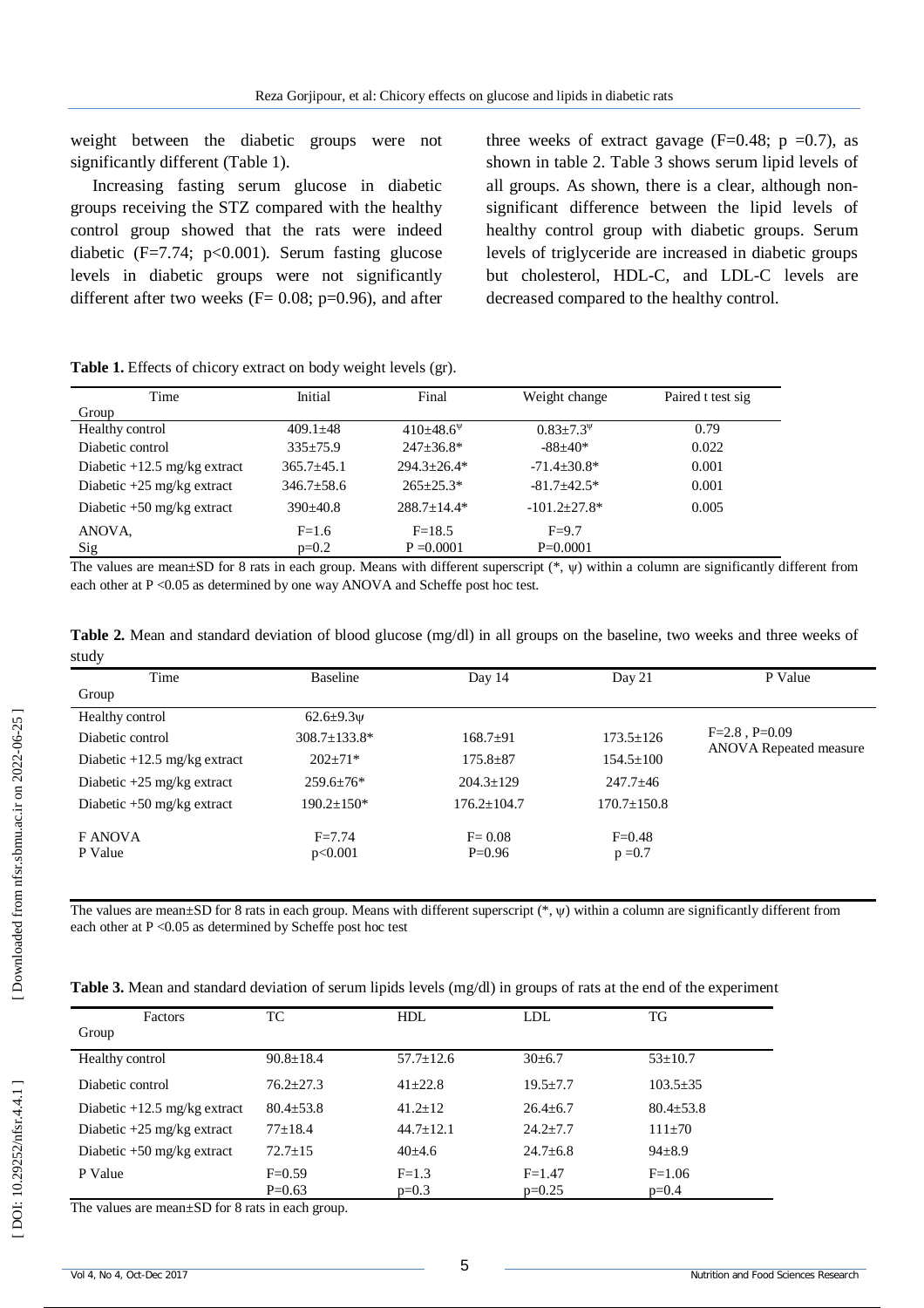## **Discussion**

In this study, we evaluated the effects of chicory leaf aqueous extract on blood glucose and lipids level of STZ induced diabetic rats. Our findings did not show any significant effects of chicory leaf aqueous extract on serum glucose and lipids in STZ induced diabetic rats . The outcome of the current study is contrary to Pushparaj *et al*, (28) that in their study on the effects of alcoholic extract of chicory, a 20 percent reduction in serum glucose, 91 percent in triglycerides and 16 percent reduction in the serum cholesterol of STZ -induced diabetic rats was reported. Pushparaj and colleagues used whole plant including leaves, roots and stems for alcoholic extraction and also a higher concentrations of extraction than ours (120 mg/kg vs. 12.5, 25 and 50 mg/kg in our study) that may explain the different findings in two studies. The root and stems has different compounds than leaves, especially soluble fibers. Inulin a major component of chicory root is a fructan and soluble fiber and has hypolipidemic effects through the growth of bifidobacteriaand reducing fat absorption(32) .

The STZ diabetes induced rats showed a significant weight reduction compared to the control group, but Chicory leaf extract did not affect the weight of the rats or did not prevent weight reductions. Ghamarian *et al* showed that chicory seed extract prevents weight reduction in both STZ diabetic rats and Niacinamid -STZ diabetic rats (33). Ghamarian *et al* used the seed extracts injection intraperitoneal, but we used leave extract by gavage. The differences in plant part (leave against seeds) and application route (gavage against intraperitoneal injection) may explain the inconsistencies shown between the two studies.

Kim *et al* (32) had examined antilipidemic properties of aqueous extract of chicory root and showed that healthy rats receiving chicory extract had higher Serum HDL cholesterol concentrations, but reported no significant effect on cholesterol concentrations.

Khaksari and colleagues studied the effects of chicory containing diet on the blood glucose in diabetic rats. It was shown that blood glucose was decreased significantly in rats in a dose -dependent manner(30). Toush and colleagues examined the effect of chicuric acid, a component in chicory plant, on blood glucose of diabetic rats. Their findings

showed that chicuric acid has the potential anti diabetic and insulin secretagogue effect (34).

Previous studies used whole chicory plant including the leaf, root and stem (28) or the root extracts (32) or used the whole plant mixed with the rats diet(30), but we used the aqueous extract of chicory leaves. Our findings on chicory leaf extract is not similar to other studies, which may be due to the different application route and compounds in different parts of chicory. Chicory has abundant amounts of inulin in the root(35) and contain anthocyanins, phenols (36) as well as sesquiterpenes (37). Inulin is a water -soluble fiber and possesses hypolipidemic effects (38). Based on our findings chicory leaf aqueous extract is not effective in reducing blood glucose or blood lipids.

### **Acknowledgement**

The authors would like to thank the Medicinal Plants Research Center/deputy of Research and technology of Yasuj University of Medical Sciences for funding this research. We also thanks Mr. Reza Mohamadi, the laboratory technician in herbal medicine research center for his assistance in extract preparation.

### **Financial disclosure**

All experimental procedures including treating the rats used in this study were conducted based on Ethical regulation of medical research on laboratory animals in Iran. The study was approved by ethic committee of Yasuj University of Medical Sciences.

### **Funding/Support**

This research was approved and funded by deputy of Research and technology of Yasuj University of Medical Sciences with the grant number 11316.

#### **References**

- 1. Nanditha A, Ma RC, Ramachandran A, Snehalatha C, Chan JC, Chia KS, et al. Diabetes in Asia and the Pacific: Implications for the Global Epidemic. Diabetes Care. 2016;39(3):472 -85.
- 2. Chen L, Magliano DJ, Zimmet PZ. The worldwide epidemiology of type 2 diabetes mellitus--present and future perspectives. Nature reviews Endocrinology. 2012;8(4):228 -36.
- 3. Sadeghi M, Roohafza H, Shirani S, Poormoghadas M, Kelishadi R, Baghaii A, et al. Diabetes and associated cardiovascular risk factors in Iran: the Isfahan Healthy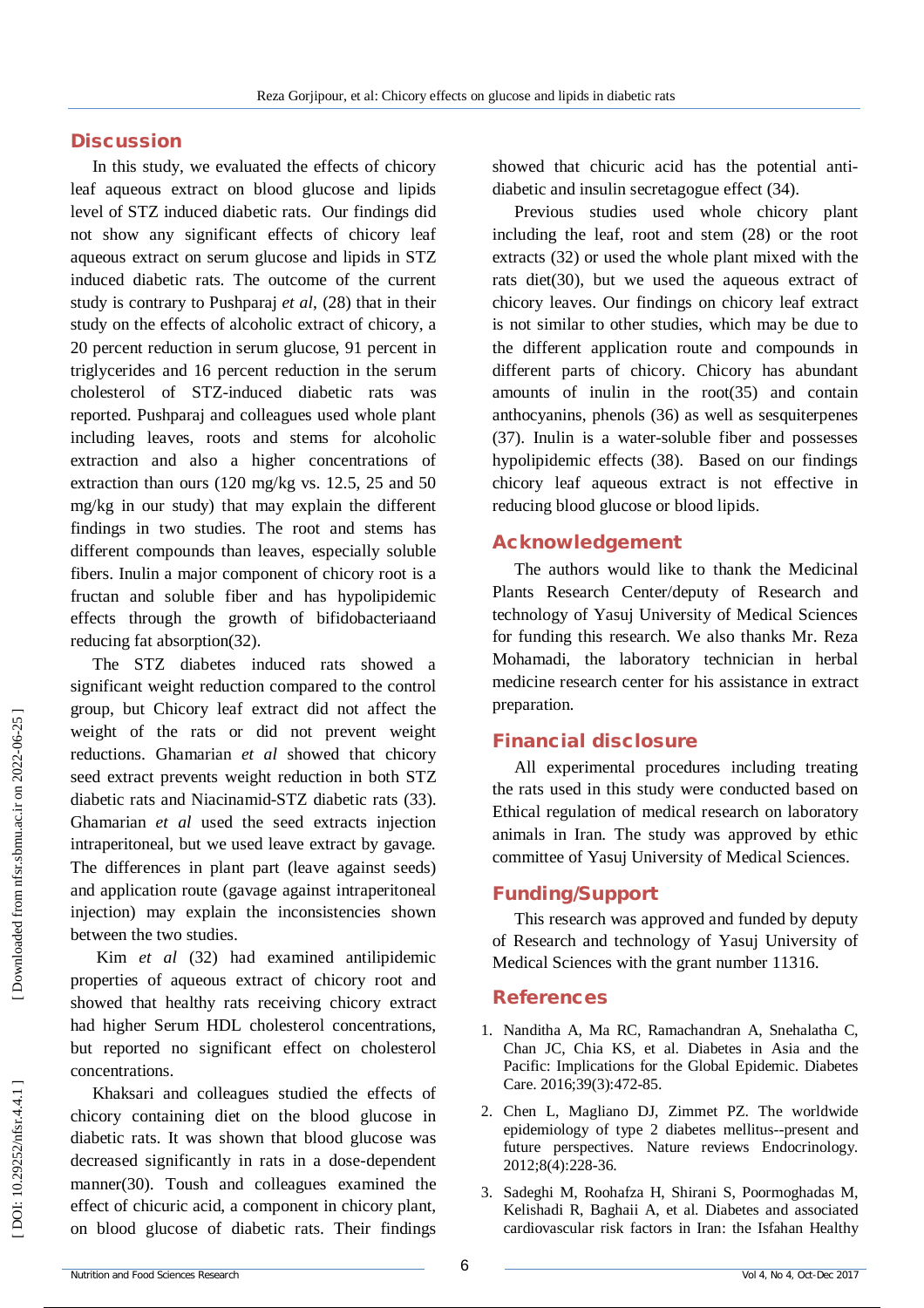Heart Programme. Annals of the Academy of Medicine, Singapore. 2007;36(3):175 -80.

- 4. Larejani BZ, F. Epidemiology of diabetes melitus in Iran. Iranian Journal of Diabetes and Metabolism. 2001;1(1):1 -8.
- 5. Larijani B, Abolhasani F, Mohajeri -Tehrani M, Tabtabaie O. Prevalence of diabetes mellitus in Iran in 2000. Iranian Journal of Diabetes and Metabolism. 2005;4(3):75 -83.
- 6. Safari M, Yazdanpanah B, Yazdanpanah B, Mobasheri A. A population -based screening of type 2 diabetes in high -risk population of Yasuj, Iran. Journal of health, population, and nutrition. 2014;32(4):677 -86.
- 7. Nentwich MM, Ulbig MW. Diabetic retinopathy ocular complications of diabetes mellitus. World journal of diabetes. 2015;6(3):489 -99.
- 8. Viswanathan V. Preventing microvascular complications in type 1 diabetes mellitus. Indian journal of endocrinology and metabolism. 2015;19(Suppl 1):S36 -8.
- 9. Ko CH, Yi S, Ozaki R, Cochrane H, Chung H, Lau W, et al. Healing effect of a two -herb recipe (NF3) on foot ulcers in Chinese patients with diabetes: a randomized double -blind placebo -controlled study. Journal of diabetes. 2014;6(4):323 -34.
- 10. Kibiti CM, Afolayan AJ. Herbal therapy: A review of emerging pharmacological tools in the management of diabetes mellitus in Africa. Pharmacognosy Magazine. 2015;11(Suppl 2):S258 -S74.
- 11. Street RA, Sidana J, Prinsloo G. Cichorium intybus: Traditional Uses, Phytochemistry, Pharmacology, and Toxicology. Evidence -based complementary and alternative medicine : eCAM. 2013;2013:579319.
- 12. Nasiri A, Ziamajidi N, Behrouj H, Abbasalipourkabir R, Dehghan A. The effects of aqueous extract of chicory root on steatosis, lipid profile and liver damage enzyme markers in tamoxifen -treated rats. Molecular and Biochemical Diagnosis (Journal). 2014;1(3):185 -94.
- 13. Suntar I, Kupeli Akkol E, Keles H, Yesilada E, Sarker SD, Baykal T. Comparative evaluation of traditional prescriptions from Cichorium intybus L. for wound healing: stepwise isolation of an active component by in vivo bioassay and its mode of activity. Journal of ethnopharmacology. 2012;143(1):299 -309.
- 14. Tavakkoli -Kakhki M, Eslami S, Motavasselian M. Nutrient -rich versus nutrient -poor foods for depressed patients based on Iranian Traditional Medicine resources. Avicenna journal of phytomedicine. 2015;5(4):298 -308.
- 15. Ahmad L, Semotiuk A, Zafar M, Ahmad M, Sultana S, Liu QR, et al. Ethnopharmacological documentation of medicinal plants used for hypertension among the local communities of DIR Lower, Pakistan. Journal of ethnopharmacology. 2015;175:138 -46.
- 16. Amiri MS, Joharchi MR, Taghavizadehyazdi ME. Ethno -medicinal plants used to cure jaundice by

traditional healers of mashhad, iran. Iranian journal of pharmaceutical research : IJPR. 2014;13(1):157 -62.

- 17. Mohammadi Q, Minae MB, Somi MH, Mosaddegh M, Kamalinejad M. Novel use of chicory for the treatment of hiccups in liver obstruction: in Iranian traditional medicine. Iranian Red Crescent medical journal. 2013;15(11):e6647.
- 18.Judžentienė A, Būdienė J. Volatile constituents from aerial parts and roots of Cichorium intybus L. (chicory) grown in Lithuania. Chemija. 2008;19:25 -8.
- 19. Akash MS, Rehman K, Chen S. Spice plant Allium cepa: dietary supplement for treatment of type 2 diabetes mellitus. Nutrition. 2014;30(10):1128 -37.
- 20. Boaduo NK, Katerere D, Eloff JN, Naidoo V. Evaluation of six plant species used traditionally in the treatment and control of diabetes mellitus in South Africa using in vitro methods. Pharmaceutical biology. 2014;52(6):756 -61.
- 21. Ghosh S, More P, Derle A, Patil AB, Markad P, Asok A, et al. Diosgenin from Dioscorea bulbifera: novel hit for treatment of type II diabetes mellitus with inhibitory activity against alpha -amylase and alpha -glucosidase. PloS one. 2014;9(9):e106039.
- 22. Li Y, Li JJ, Wen XD, Pan R, He YS, Yang J. Metabonomic analysis of the therapeutic effect of Potentilla discolor in the treatment of type 2 diabetes mellitus. Molecular bioSystems. 2014;10(11):2898 -906.
- 23. Medagama AB, Bandara R. The use of complementary and alternative medicines (CAMs) in the treatment of diabetes mellitus: is continued use safe and effective? Nutrition journal. 2014;13:102.
- 24. Parikh NH, Parikh PK, Kothari C. Indigenous plant medicines for health care: treatment of Diabetes mellitus and hyperlipidemia. Chinese journal of natural medicines. 2014;12(5):335 -44.
- 25. Sales DS, Carmona F, de Azevedo BC, Taleb -Contini SH, Bartolomeu AC, Honorato FB, et al. Eugenia punicifolia (Kunth) DC. as an adjuvant treatment for type -2 diabetes mellitus: a non -controlled, pilot study. Phytotherapy research : PTR. 2014;28(12):1816 -21.
- 26. Xin QQ, Liu Y, Yang L, Fu CG, Chen KJ. [Ginkgo preparations of Chinese medicine and treatment of diabetes: mechanisms and clinical applications]. Zhongguo Zhong yao za zhi = Zhongguo zhongyao zazhi = China journal of Chinese materia medica. 2014;39(23):4509 -15.
- 27. Abbas ZK, Saggu S, Sakeran MI, Zidan N, Rehman H, Ansari AA. Phytochemical, antioxidant and mineral composition of hydroalcoholic extract of chicory (Cichorium intybus L.) leaves. Saudi journal of biological sciences. 2015;22(3):322 -6.
- 28. Pushparaj PN, Low HK, Manikandan J, Tan BK, Tan CH. Anti -diabetic effects of Cichorium intybus in streptozotocin -induced diabetic rats. Journal of ethnopharmacology. 2007;111(2):430 -4.

DOI: 10.29252/nfsr.4.4.1]